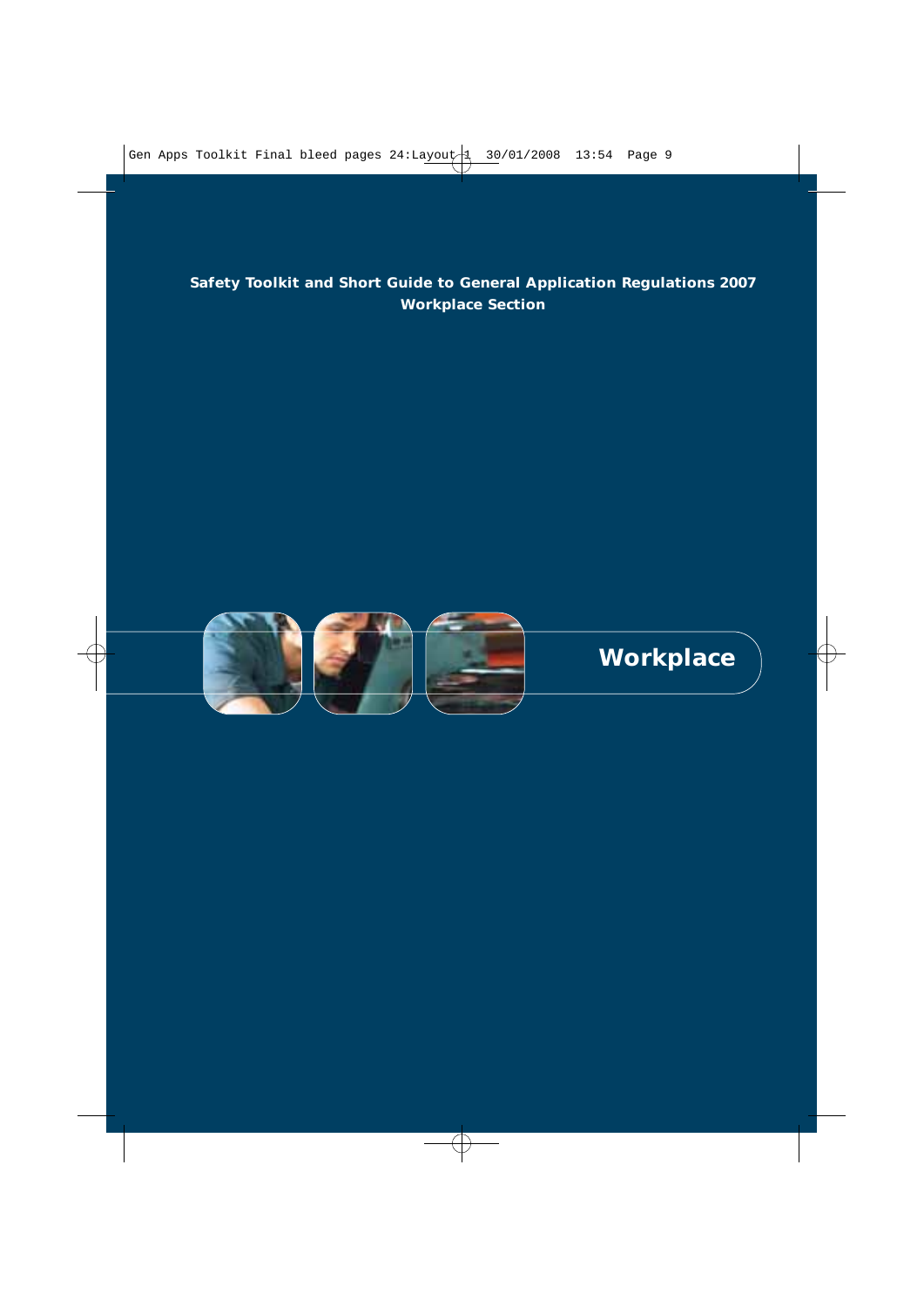Safety Toolkit and Short Guide to General Application Regulations 2007



## **Safety Toolkit**

The objective of the Toolkit is to provide guidance on the prevention of accidents or ill health at work and to provide a practical tool towards a safer workplace. It covers requirements of the Safety, Health and Welfare at Work (General Application) Regulations, 2007 as amended and is aimed specifically at small and micro businesses. It is not intended as a legal interpretation of the legislation. Legal advice should be sought where required.

Checklists provided are non-exhaustive and in no particular order

### **How do I use the Toolkit?**

The Toolkit is intended to assist you to monitor and improve standards of safety, health and welfare. It will assist you towards complying with the law.

- 1. Use the checklists to monitor how you're doing.
- 2. Make any required improvements.
- 3. If necessary, investigate further to find out what you need to do and set a timescale for achieving it.
- 4. Use the Action Date column to show when action taken.

Checklists provided are non-exhaustive and in no particular order.

At the end of each point in the check list reference is made to the corresponding part of the Regulations, for example (r51) indicates Regulation 51.

#### **Where can I get further advice?**

The Health and Safety Authority's website www.hsa.ie contains a large amount of additional information. Most of the information on the website can be accessed free-of-charge. The website has detailed guides on each section of these Regulations. Each guide contains advice on where to find further information.

The Health and Safety Authority's Workplace Contact Unit (WCU) is a helpdesk resource for employers, employees and the public. You can contact the WCU through

- $\triangle$  Locall: 1890 289 389 (Monday to Friday, 9am to 5pm)
- ▲ Fax: 01 614 7125
- ▲ Email: wcu@hsa.ie
- ▲ Write to: Workplace Contact Unit, Health and Safety Authority, Metropolitan Building, James Joyce Street, Dublin 1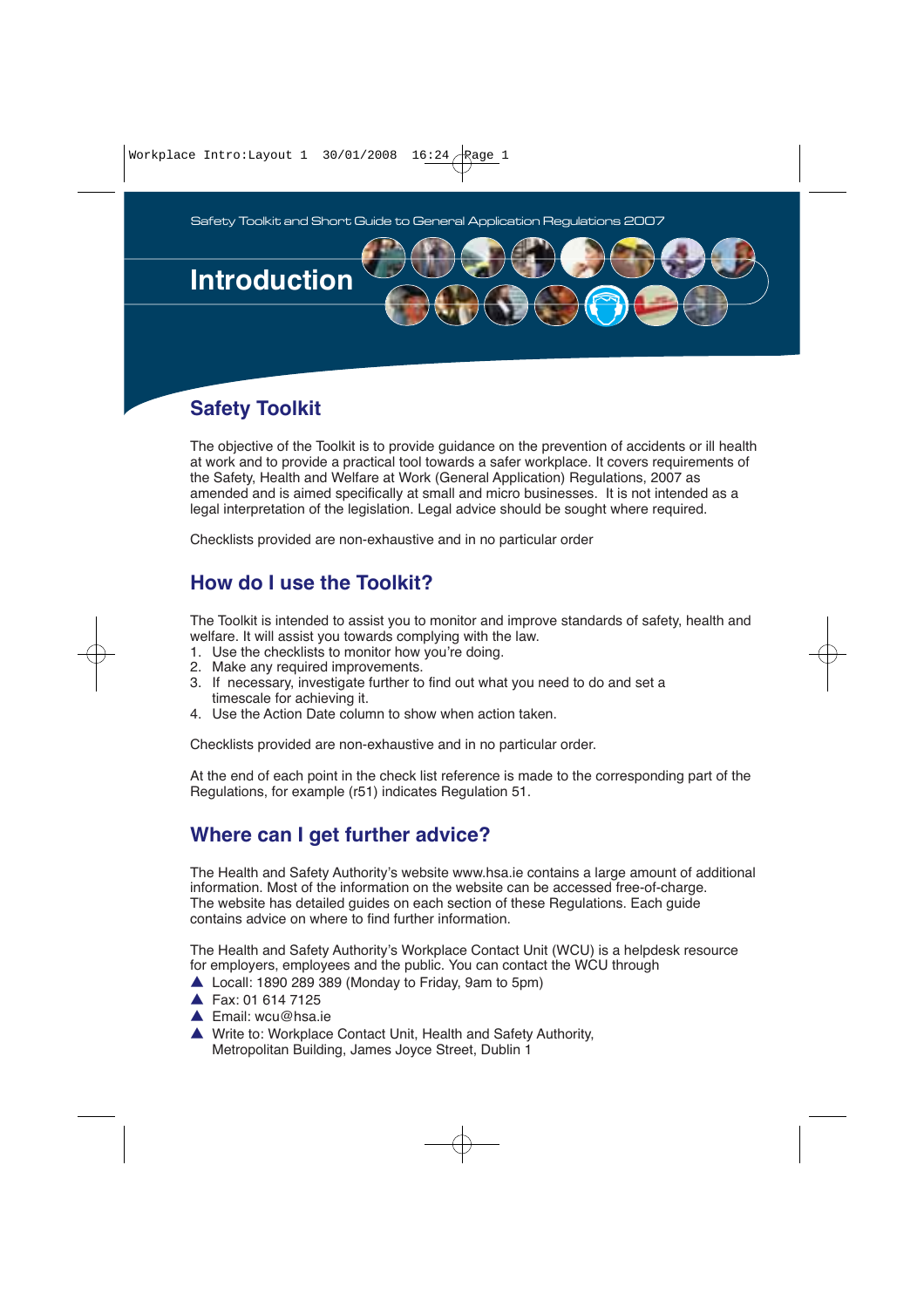

#### **What does this section deal with?**

This section deals with the physical environment at the place of work and sets out the welfare facilities that should be provided.

The employer must ensure that the physical environment is adequate. Work areas should be large enough to be safe and healthy and be adequate with regard to stability, ventilation, fresh air, temperature and lighting.

Pedestrians and vehicles must be able to circulate safely. Traffic routes, entrances and exits must be kept clear. Floors, walls, ceilings, roofs, doors and gates, loading bays and ramps must be safe.

Adequate toilet, washing and welfare facilities must be provided. Employees working outdoors should be protected against bad weather, slippery conditions etc. Arrangements for pregnant and breastfeeding employees to lie down must be available. Where necessary, the workplace must be organised to take account of workers with disabilities.

#### **Does this section apply to all workplaces?**

This section **does not apply** to

- ▲ means of transport used outside the undertaking
- ▲ construction sites
- ▲ extractive industries
- $\triangle$  fishing boats
- ▲ fields or forestry undertakings away from buildings

#### **Some Important Points**

- $\triangle$  Emergency exits must be kept clear
- ▲ Appropriate fire fighting equipment must be provided
- ▲ Adequate cleaning arrangements must be in place
- ▲ Drinking water must be provided
- ▲ Minimum temperature must be 17.5 degrees for office type work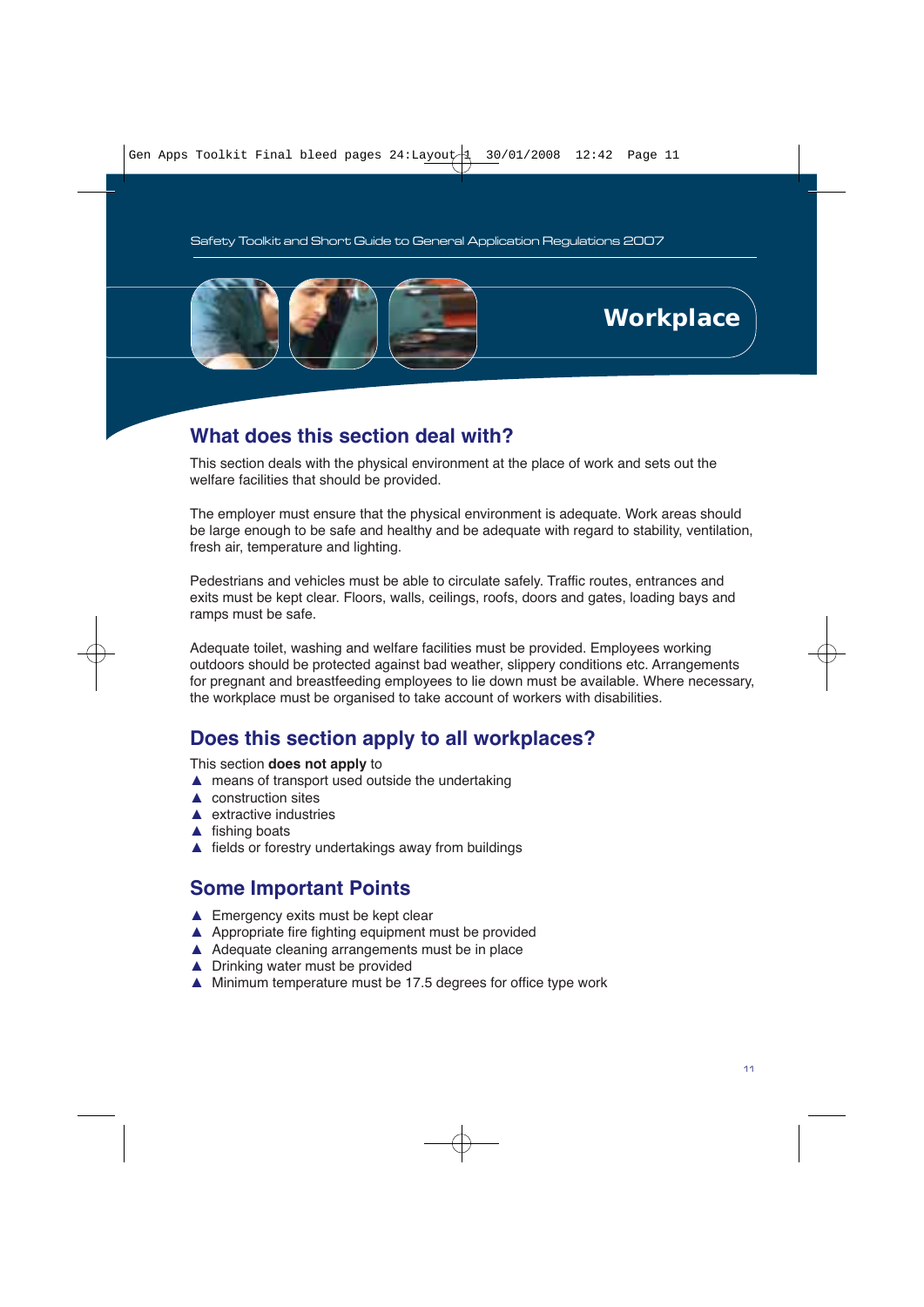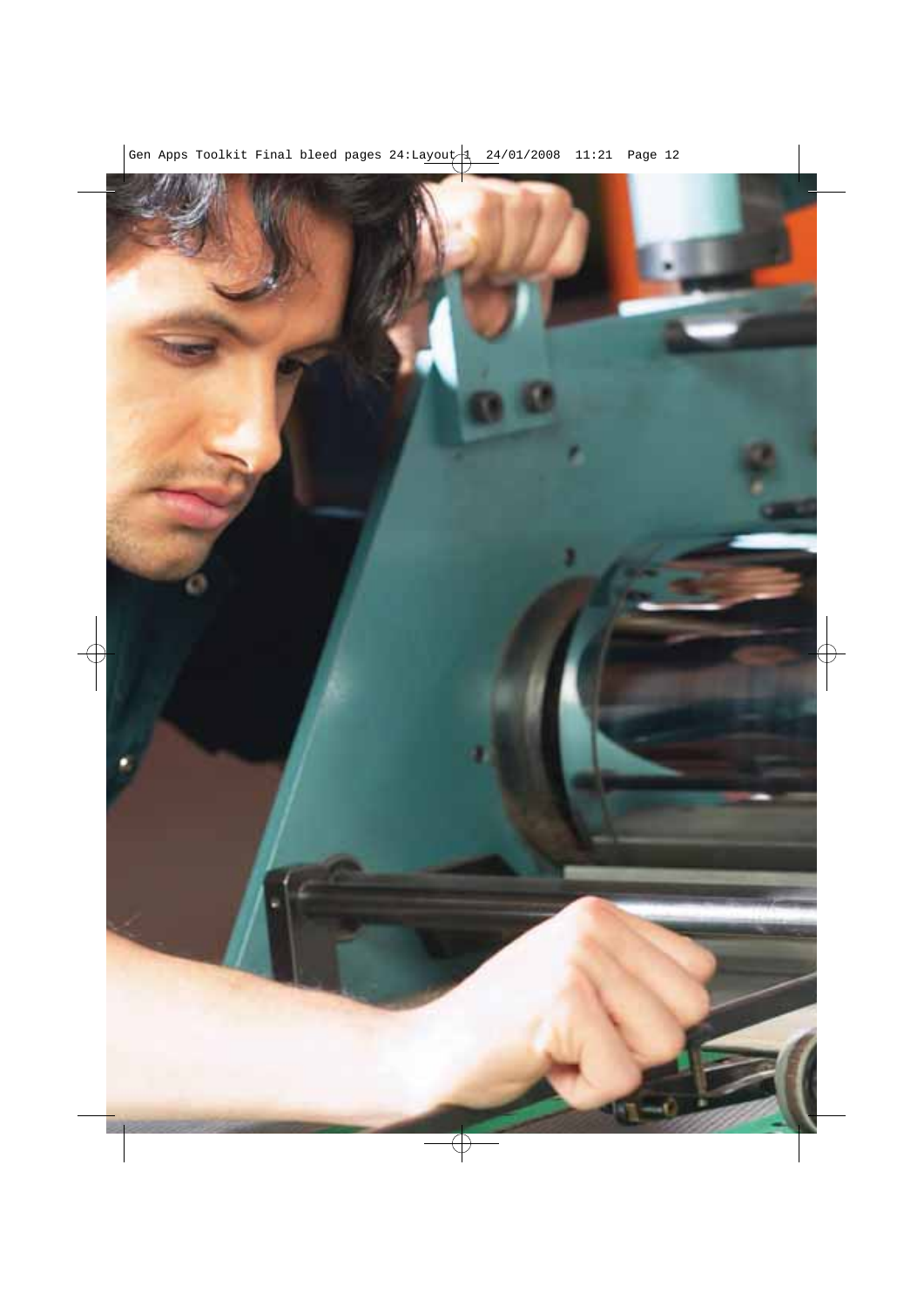# **Workplace Checklist**

| <b>Interpretation</b>                                              | <b>Yes</b> | <b>No</b> | N/A | Action<br>Date |
|--------------------------------------------------------------------|------------|-----------|-----|----------------|
| Is the workplace                                                   |            |           |     |                |
| $\blacktriangle$ a means of transport used outside the undertaking |            |           |     |                |
| a construction site                                                |            |           |     |                |
| $\blacktriangle$ an extractive industry                            |            |           |     |                |
| $\triangle$ a fishing boat                                         |            |           |     |                |
| ▲ a field or forestry undertaking away from buildings              |            |           |     |                |
| <u>If VEC do not continuo ao thogo warkplaces are avemnt</u>       |            |           |     |                |

## **If YES, do not continue as these workplaces are exempt**

| <b>Requirement</b>                                                                                                          | Yes | <b>No</b> | N/A | <b>Action</b><br><b>Date</b> |
|-----------------------------------------------------------------------------------------------------------------------------|-----|-----------|-----|------------------------------|
| Solid place of work with structure appropriate to use (r5)                                                                  |     |           |     |                              |
| Sufficient fresh air provided in enclosed places of work (r6)                                                               |     |           |     |                              |
| Air-conditioning or mechanical ventilation draught free $(r6)$                                                              |     |           |     |                              |
| Appropriate temperature in rooms containing workstations (r7)                                                               |     |           |     |                              |
| For sedentary office work, a minimum temperature of 17.5°C<br>after the first hour's work (r7)                              |     |           |     |                              |
| Sufficient natural light with adequate artificial lighting (r8)                                                             |     |           |     |                              |
| Emergency lighting of adequate intensity where employees are<br>especially exposed to risks if normal lighting fails $(r8)$ |     |           |     |                              |
| Floors have no dangerous bumps, holes or slopes and are<br>fixed, stable and not slippery (r9)                              |     |           |     |                              |
| Floors, walls and ceilings can be cleaned or refurbished (r9)                                                               |     |           |     |                              |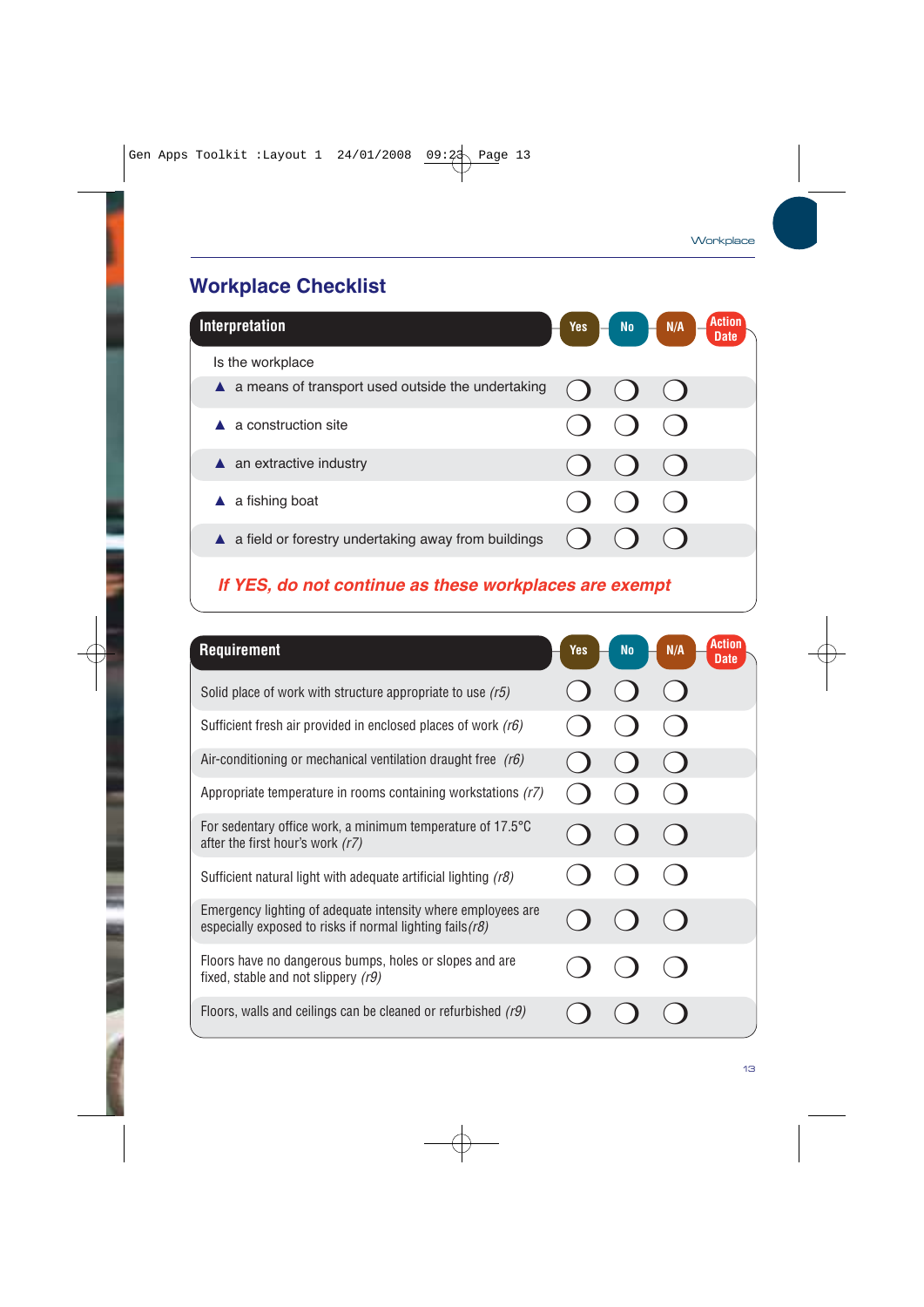| <b>Requirement</b>                                                                                                                                                                                                                                                         | Yes | N <sub>0</sub> | Action<br>N/A |
|----------------------------------------------------------------------------------------------------------------------------------------------------------------------------------------------------------------------------------------------------------------------------|-----|----------------|---------------|
| Access to roofs and suspended ceilings of insufficient strength<br>only permitted if equipment to ensure work can be carried out in<br>a safe manner, and appropriate warning signs are provided $(r9)$                                                                    |     |                |               |
| Transparent and translucent walls, in particular all-glass<br>partitions, clearly indicated, made of safety material or shielded<br>from places or traffic routes (r9)                                                                                                     |     |                |               |
| Windows and skylights can be cleaned without risk by design,<br>by being fitted with devices, or in conjunction with the use of<br>equipment (r10)                                                                                                                         |     |                |               |
| The position, number, construction and dimensions of doors<br>and gates are appropriate (r11)                                                                                                                                                                              |     |                |               |
| Swing doors and swing gates are transparent or have see-<br>through panels (r11)                                                                                                                                                                                           |     |                |               |
| Transparent doors are appropriately marked at a conspicuous<br>level $(r11)$                                                                                                                                                                                               |     |                |               |
| There are doors or gates for pedestrian traffic in the immediate<br>vicinity of gates for vehicle traffic, unless it is safe for<br>pedestrians to pass through and such doors or gates are clearly<br>marked and kept unobstructed (r11)                                  |     |                |               |
| Mechanical doors and gates function with no risk of accident,<br>are fitted with easily identifiable and accessible emergency<br>shut-down devices, and can be opened manually in an<br>emergency, unless they open automatically in the event of a<br>power failure (r11) |     |                |               |
| <b>Emergency Exits</b>                                                                                                                                                                                                                                                     |     |                |               |
| Emergency routes and emergency exits themselves are kept<br>clear and lead as directly as possible to the open air or to a safe<br>area $(r12)$                                                                                                                            |     |                |               |
| Emergency exit doors open outwards (r12)                                                                                                                                                                                                                                   |     |                |               |
| Sliding or revolving doors are not used, or intended to be used,<br>as emergency exits (r12)                                                                                                                                                                               |     |                |               |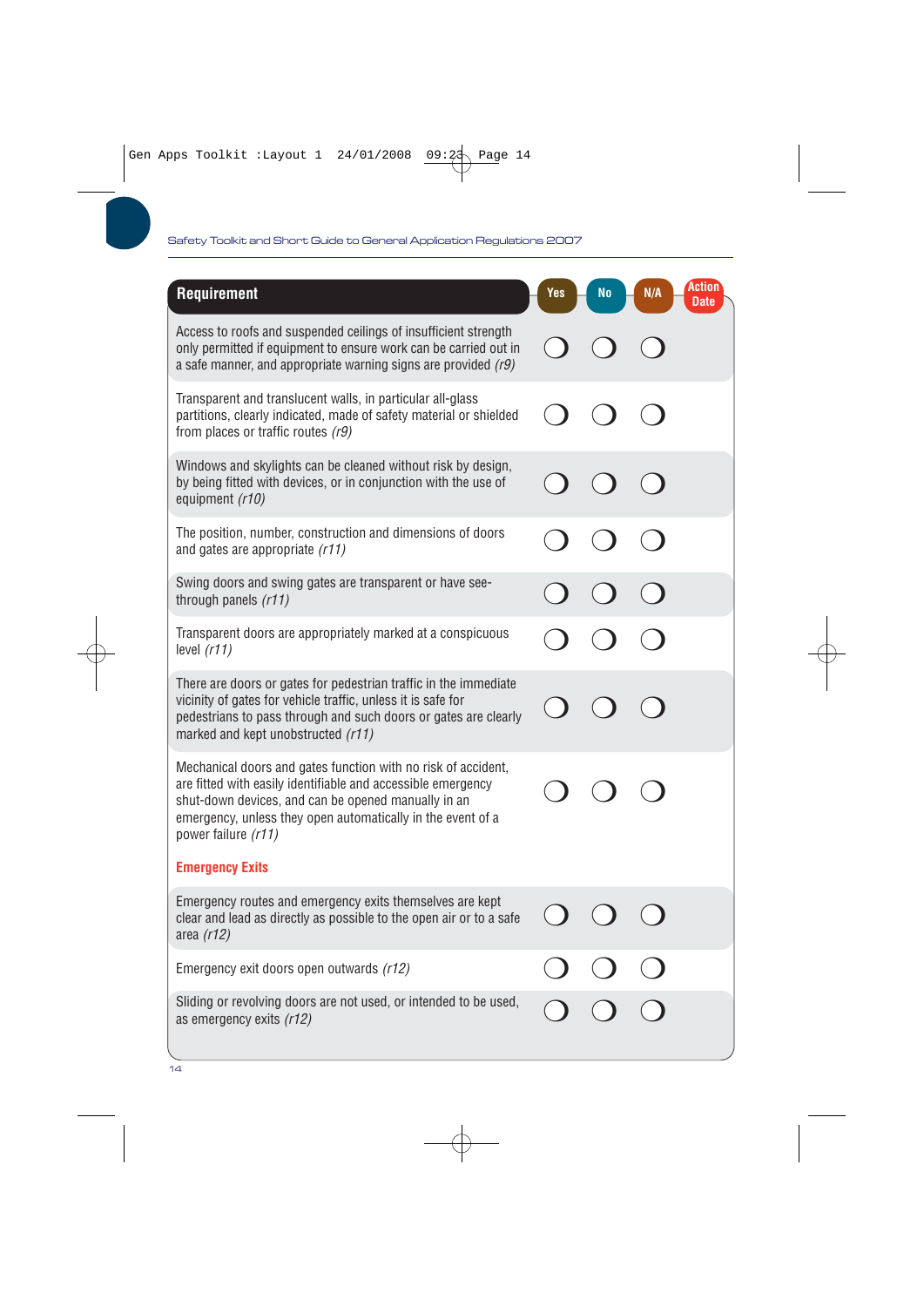| <b>Requirement</b>                                                                                                                                                                        | Yes | <b>No</b> | N/A | Action<br>Date |
|-------------------------------------------------------------------------------------------------------------------------------------------------------------------------------------------|-----|-----------|-----|----------------|
| Emergency doors and gates are not locked or fastened so that they<br>cannot be easily and immediately opened in an emergency (r12)                                                        |     |           |     |                |
| Specific emergency routes and exits are indicated by signs placed<br>at appropriate points (r12)                                                                                          |     |           |     |                |
| Emergency routes and exits, and the traffic routes and doors<br>giving access to them, are free from obstruction (r12)                                                                    |     |           |     |                |
| Emergency routes and exits requiring illumination are provided<br>with emergency lighting of adequate intensity (r12)                                                                     |     |           |     |                |
| <b>Fire Fighting and Detection</b>                                                                                                                                                        |     |           |     |                |
| The place of work is equipped with appropriate fire-fighting<br>equipment and, as necessary, fire detectors and an alarm system<br>(r13)                                                  |     |           |     |                |
| Non-automatic fire-fighting equipment is easily accessible and<br>simple to use, and indicated by signs $(13)$                                                                            |     |           |     |                |
| Fire detection equipment and fire-fighting equipment is inspected<br>and maintained as frequently as necessary and serviced by a<br>competent person as frequently as necessary (r13)     |     |           |     |                |
| <b>Pedestrian and vehicle movements</b>                                                                                                                                                   |     |           |     |                |
| Outdoor and indoor places of work are organised so that<br>pedestrians and vehicles can circulate in a safe manner (r14)                                                                  |     |           |     |                |
| Traffic routes are designed, located and dimensioned to<br>ensure safe and appropriate access for pedestrians or vehicles<br>(r14)                                                        |     |           |     |                |
| Pedestrian routes and traffic routes are clearly identified where<br>the use and equipment so require $(14)$                                                                              |     |           |     |                |
| Escalators and travelators function safely, are equipped with any<br>necessary safety devices, and are fitted with easily identifiable<br>and accessible emergency shutdown devices (r15) |     |           |     |                |
| Loading bays and ramps are suitable for the dimensions of the<br>loads $(r16)$                                                                                                            |     |           |     |                |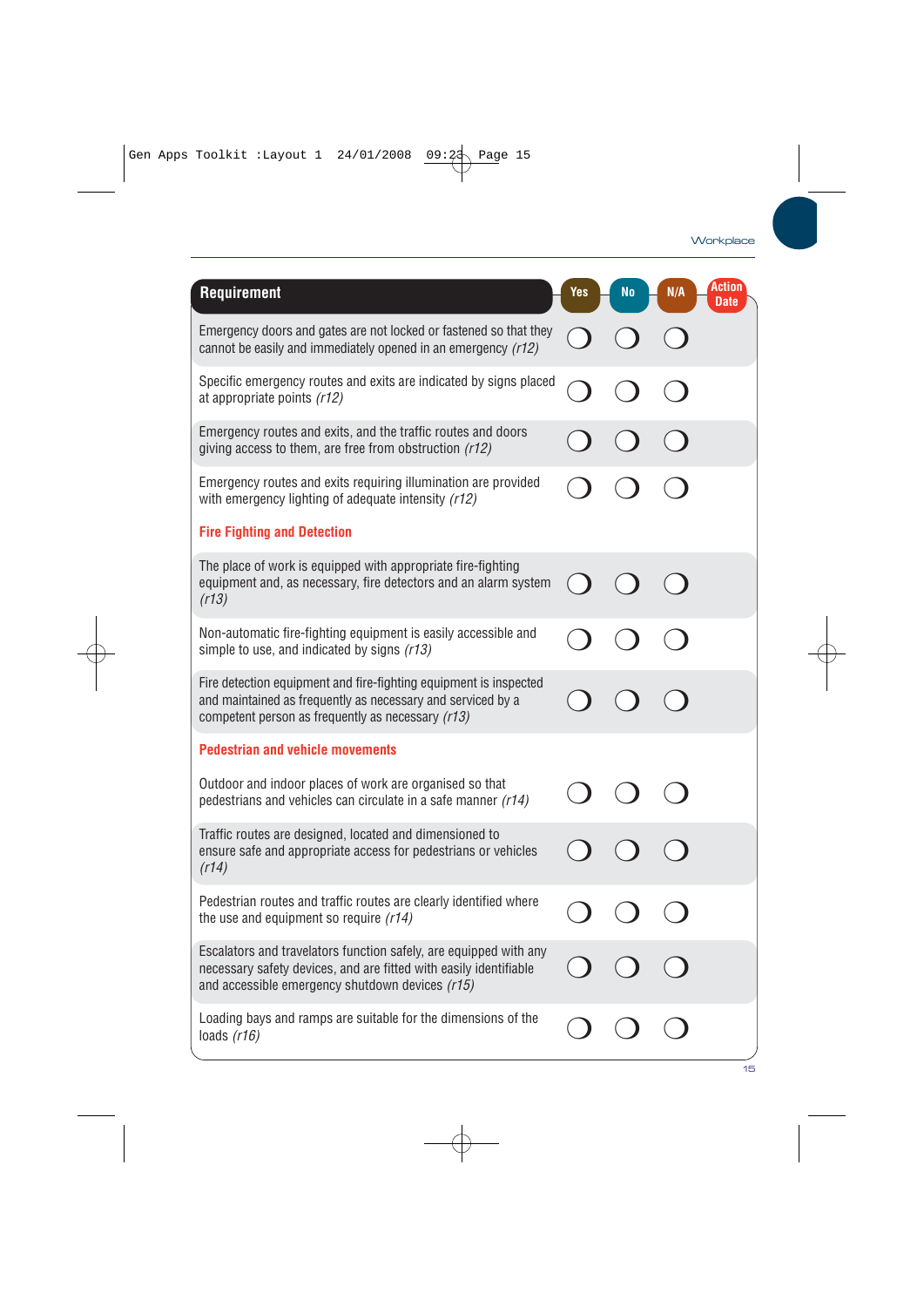| Requirement                                                                                                                                                                                                                                                                          | Yes | N <sub>0</sub> | N/A | Action<br>Date |
|--------------------------------------------------------------------------------------------------------------------------------------------------------------------------------------------------------------------------------------------------------------------------------------|-----|----------------|-----|----------------|
| Loading ramps are as far as possible safe enough to prevent<br>employees from falling off (r16)                                                                                                                                                                                      |     |                |     |                |
| Loading bays have at least one exit point (r16)                                                                                                                                                                                                                                      |     |                |     |                |
| Loading bays longer than the width of 5 vehicles have an exit<br>point at each end or an appropriate refuge (r16)                                                                                                                                                                    |     |                |     |                |
| Workrooms have sufficient surface area, height and<br>air space $(r17)$                                                                                                                                                                                                              |     |                |     |                |
| The free unoccupied area at a workstation allows employees<br>sufficient freedom of movement to perform their work and,<br>where not possible, the employee is provided with sufficient<br>freedom of movement near his or her workstation (r17)                                     |     |                |     |                |
| <b>Welfare</b>                                                                                                                                                                                                                                                                       |     |                |     |                |
| Place of work is kept clean and accumulations of rubbish<br>removed at suitable intervals (r18)                                                                                                                                                                                      |     |                |     |                |
| Floor cleaned as frequently as necessary (r18)                                                                                                                                                                                                                                       |     |                |     |                |
| Where employees have reasonable opportunities for sitting or<br>a substantial proportion can properly be done sitting, suitable<br>facilities for sitting are provided and maintained, or they are<br>otherwise ergonomically supported (r18)                                        |     |                |     |                |
| An adequate supply of potable drinking water is provided and<br>maintained at suitable points (r18)                                                                                                                                                                                  |     |                |     |                |
| Suitable and adequate facilities for boiling water and taking<br>meals are provided (r18)                                                                                                                                                                                            |     |                |     |                |
| Taking of meals is prohibited where there is likely to be a risk<br>(r18)                                                                                                                                                                                                            |     |                |     |                |
| Where the type of activity or the number of employees so<br>requires, employees are provided with an easily accessible rest<br>room or appropriate rest area, except where the employees are<br>employed in offices or similar workrooms providing relaxation<br>during breaks (r19) |     |                |     |                |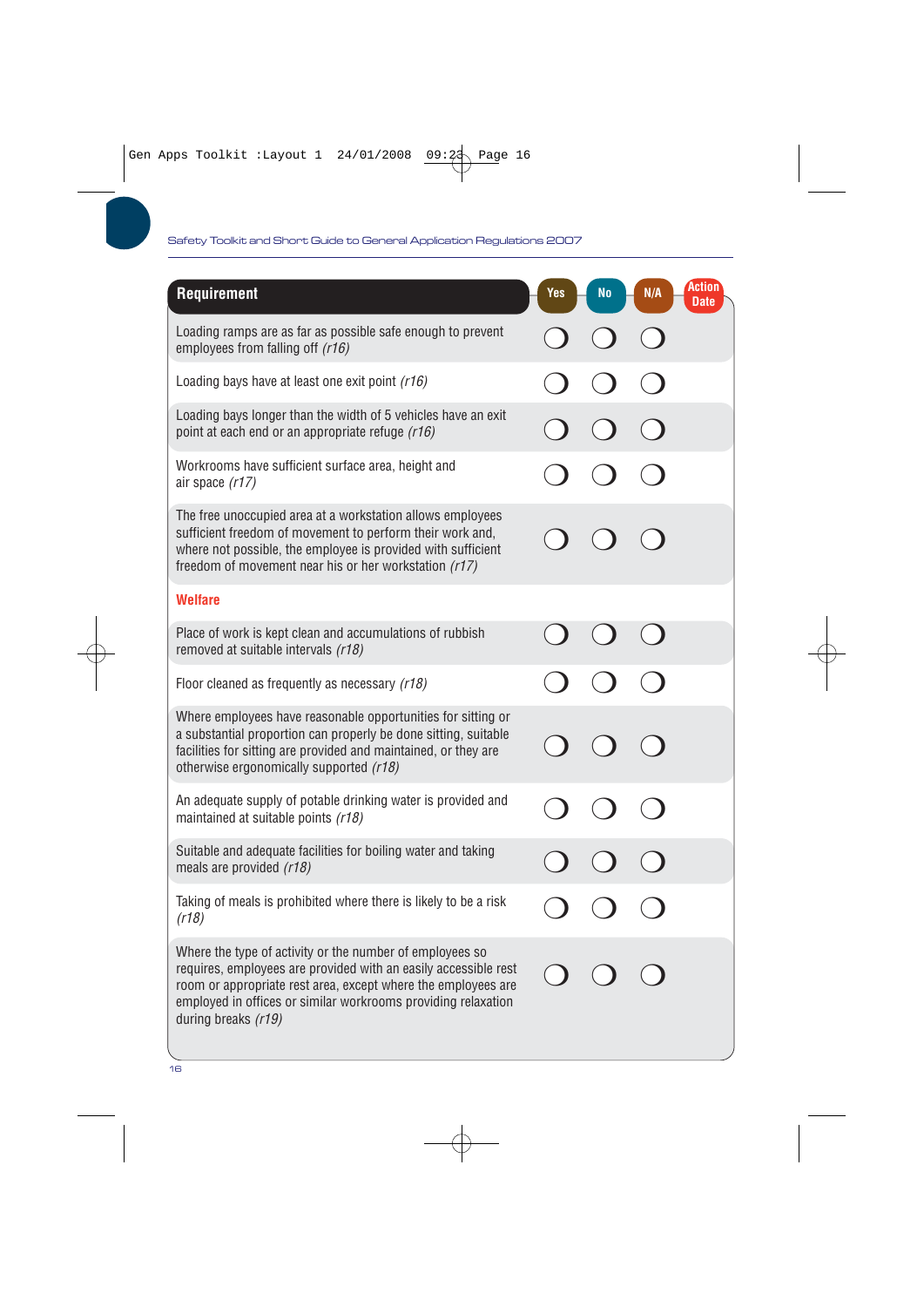| Requirement                                                                                                                                                                                                        | Yes | No | N/A | Action<br>Date |
|--------------------------------------------------------------------------------------------------------------------------------------------------------------------------------------------------------------------|-----|----|-----|----------------|
| Rest rooms are large enough and equipped with tables with<br>easily cleaned surfaces and seats with backs, adequate for the<br>number of employees (r19)                                                           |     |    |     |                |
| If working hours regularly and frequently interrupted and no<br>rest room, other rooms provided in which employees can stay<br>during such interruptions, wherever required for safety, health<br>or welfare (r19) |     |    |     |                |
| Adequate and suitable sanitary and washing facilities (r20)                                                                                                                                                        |     |    |     |                |
| Adequate lavatories and washbasins, with hot and cold running<br>water $(r20)$                                                                                                                                     |     |    |     |                |
| Separate use of lavatories or washbasins for men and women,<br>when so required (r20)                                                                                                                              |     |    |     |                |
| Adequate and suitable showers if required by the nature of the<br>work (r20)                                                                                                                                       |     |    |     |                |
| Appropriate changing rooms if they have to wear special work<br>clothes and if they cannot change in another area $(r21)$                                                                                          |     |    |     |                |
| Separate changing rooms or separate use of changing rooms<br>for men and women $(r21)$                                                                                                                             |     |    |     |                |
| Adequate provision for drying wet or damp work clothes (r21)                                                                                                                                                       |     |    |     |                |
| If circumstances so require facilities in changing rooms to<br>enable working clothes to be kept in a place separate from<br>personal clothing (r21)                                                               |     |    |     |                |
| If changing rooms are not required, ensure every person is<br>provided with a place to store clothes (r21)                                                                                                         |     |    |     |                |
| Fixed living accommodation areas are safe and without risk to<br>health (r22)                                                                                                                                      |     |    |     |                |
| Outdoor workstations are arranged so that employees are<br>protected against inclement weather and are not exposed to<br>gases, vapours or dusts and cannot slip or fall (r23)                                     |     |    |     |                |